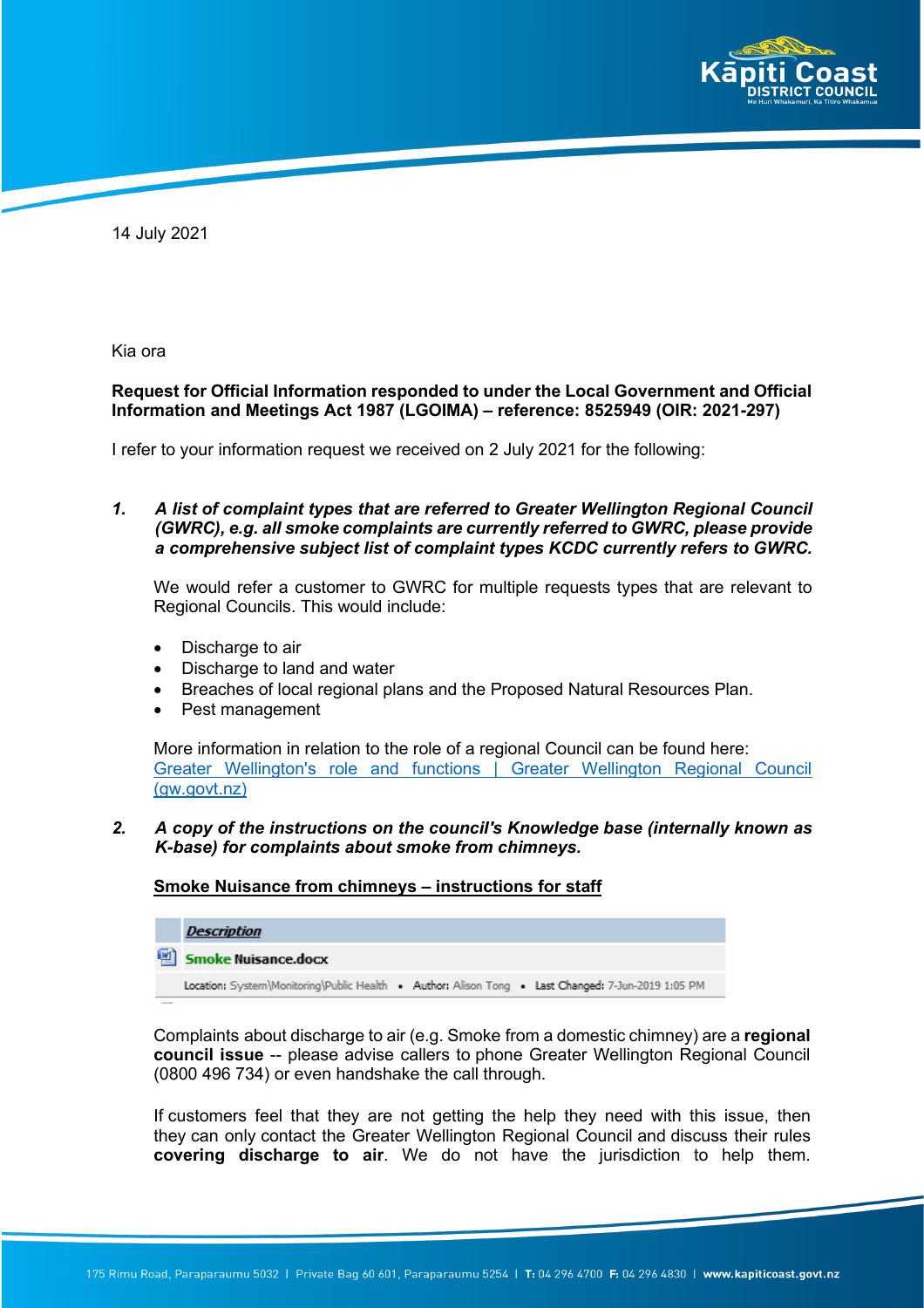Fire Emergency New Zealand have determined that all smoke nuisance complaints belong to regional council - 0800 496 734.

# *3. A copy of instructions specified on K-base for any other smoke or fire complaints i.e. incinerators, outdoor fires etc.*

# **Fires in back garden causing a nuisance – instructions for staff**

Obtain details and send a service request to 'Environmental Standards', 'Smoke Nuisance' and email to the 'Compliance Duty Officer'.

*4. A copy of the documentation including meeting minutes, emails and all other written/electronic records relating to the decision to refer smoke complaints regarding domestic chimneys/indoor fires to GWRC.*

We have decided to refuse this part of your request under Section 17(e) of the Act, the information requested does not exist or cannot be found.

*5. A copy of the documentation including meeting minutes, emails and all other written/electronic records relating to the decision to amend the website to specifically include "Reporting a smoke nuisance" on this page:*

*<https://www.kapiticoast.govt.nz/services/a-z-council-services-and-facilities/fires/>*

Please refer to Attachment 1. You will see that the personal details of other parties have been withheld from this information. The decision to withhold this information is made under section 7(2)(a) of the Act which allows for Council to withhold information in order to protect the privacy of natural persons, including that of deceased natural persons.

In the Council's view the reasons for withholding these details are not outweighed by public interest considerations in section 7(1) favouring their release.

*6. A copy of the policy that details KCDC's responsibilities under the Health Act as per the following statement under the "Reporting a smoke nuisance" which further specifies "Council can investigate this through our responsibilities under the Health Act 1956."*

The provision is not through a local policy but through the powers and duties of a local authority through Health Act 1956. [Health Act 1956 No 65 \(as at 29 June 2021\), Public](https://www.legislation.govt.nz/act/public/1956/0065/latest/whole.html#DLM306679) [Act – New Zealand Legislation.](https://www.legislation.govt.nz/act/public/1956/0065/latest/whole.html#DLM306679) Please see refer to Part 2 section 23 of this link.

#### *7. A copy of all documentation including meeting minutes, emails and all other written/electronic records between GWRC and KCDC regarding smoke from domestic chimneys in the last 5 years.*

We have decided to refuse this part of your request under Section 17(e) of the Act, the information requested does not exist or cannot be found.

# *8. Confirmation of the date the web page: <https://www.kapiticoast.govt.nz/services/a-z-council-services-and-facilities/fires/> was first updated to include the statement "Council can investigate this through our responsibilities under the Health Act 1956".*

Prior to the latest update on 7 May 2021, the website information was as follows: